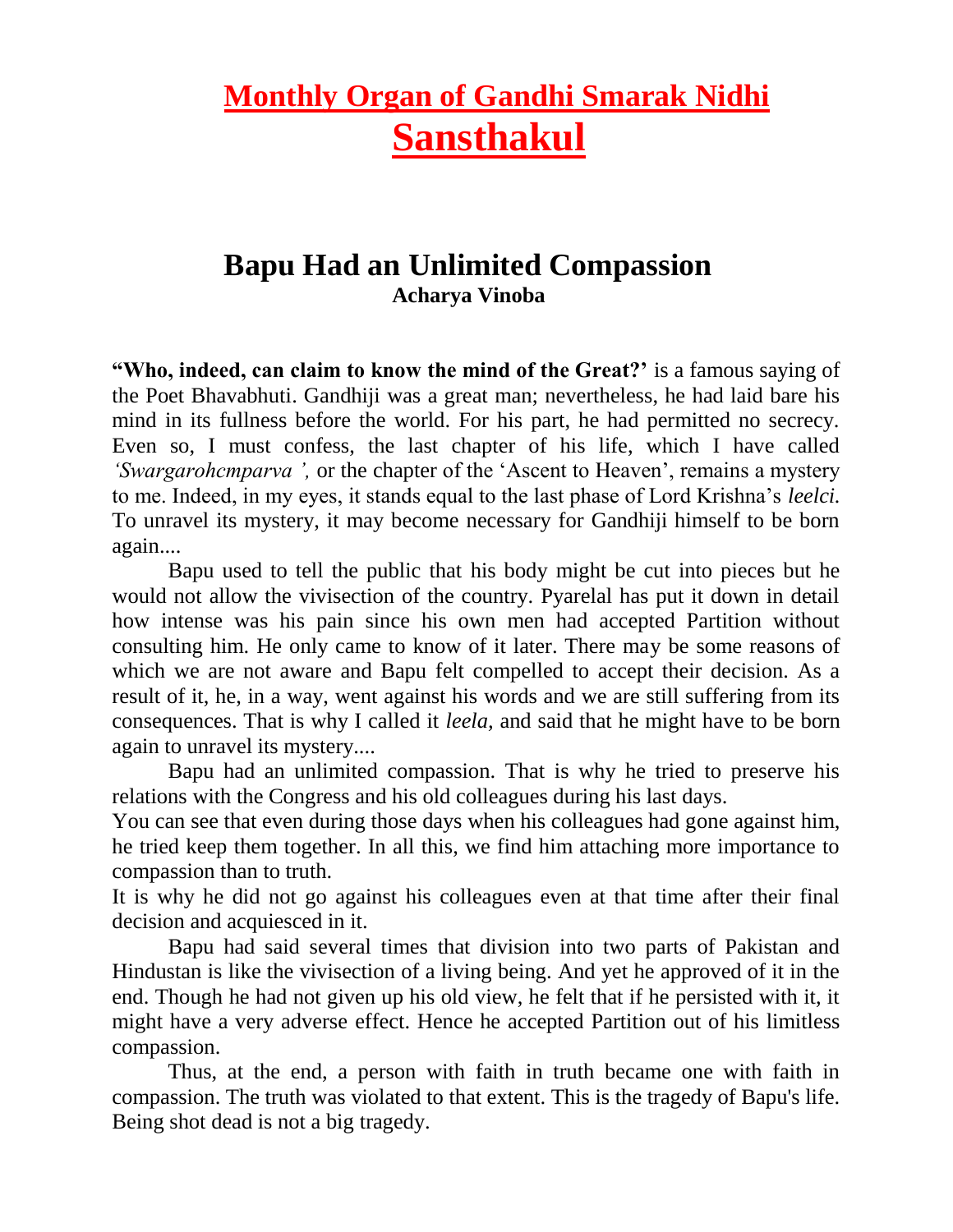It cannot be surmised as to what would have happened had he stuck to truth. Probably, even then he would have been murdered. But Bapu felt that if he did not accept Partition in those circumstances, his colleagues would be nowhere. Those helpless persons will be crushed between the British Government on one side and he on the other. With this compassionate view in mind, he at last agreed to the Partition. This is the For me patriotism is the same as humanity. I am patriotic because I am human and humane. It is not exclusive. I will not hurt England or Germany to serve India. Imperialism has no place in my scheme of life. The law of a patriot is not different from that of the patriarch. And a patriot is so much the less a patriot if he is a lukewarm humanitarian. There is no conflict between private and political law. *(YoungIndia, 16-3-'21)*

Just as the cult of patriotism teaches us today that the individual has to die for the family, the family has to die for the village, the village for the district, the district for the province, and the province for the country, even so a country has to be free in order that it may die, if necessary, for the benefit of the world. My love, therefore, of nationalism or my idea of nationalism is that my country may become free, that if need be the whole of the country may die, so that the human race may live. There is no room for race hatred there. Let that be our nationalism.

*(Gandhiji in Indian Villages, p. 170)*

### **I want India's rise so that the whole world**

conclusion at which I have arrived after giving thought to it.

But let bygones he bygones. However, all this has to be understood. If we do so, we will be able to learn some lessons from past experience. Examination of ideas should always continue. All motivating ideas should be studied and irrational and indiscreet elements in them be got rid of. If such investigation of the ideas and motives constantly goes on, what appears to be a loss of dynamism, will disappear. *(Courtesy : Selected Conversations of Vinaba Bhave, Page : 68-69)*

### *may benefits. I do not want India to rise on the ruin of other nations.*

It is impossible for one to be inter-nationalist without being a nationalist. Internationalism is possible only when nationalism becomes a fact, i.e. when peoples belonging to different countries have organized themselves and are able to act as one man. It is not nationalism that is evil, it is the narrowness, selfishness, exclusiveness which is the bane of modem nations which is evil. Each wants to profit at the expense of, and rise on the ruin of, the other. Indian nationalism has struck a different path. It wants to organize itself or to find full self-expression for the benefit and service of humanity at large.

*(Young India, 18-6- '25)*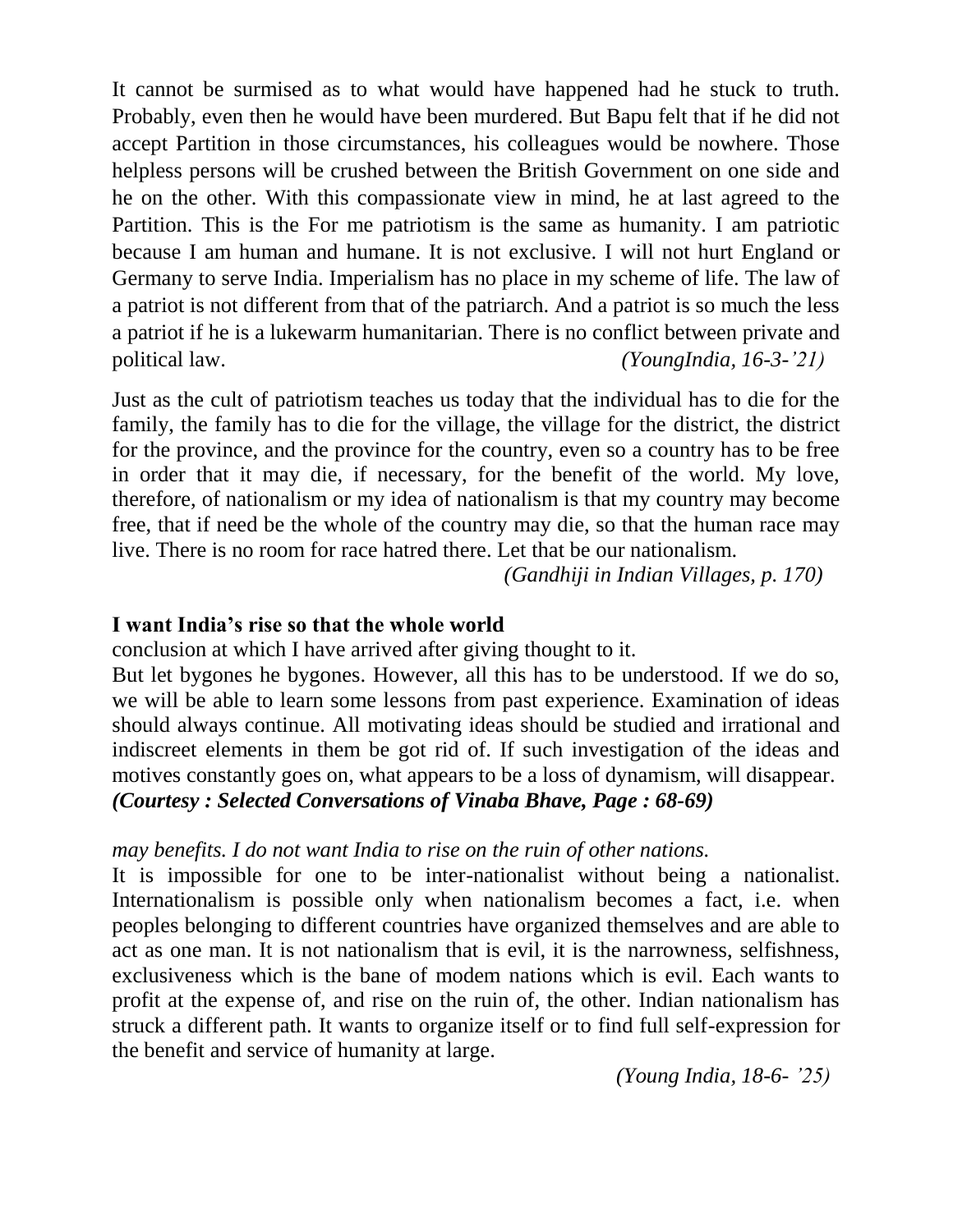God having cast my lot in the midst of the people of India, I should be untrue to my Maker if

I failed to serve them. If I do not know how to serve them I shall never know how to serve humanity. And I cannot possibly go wrong so long as I do not harm other nations in the act of serving my country. *(Young India, 18-6- '25)*

My patriotism is not an exclusive thing. It is all- embracing and I should reject that patriotism which sought to mount upon the distress or exploitation of other nationalities. The conception of my patriotism is nothing if it is not always, in every case without exception, consistent with the broadest good of humanity at large. Not only that, but my religion and my patriotism derived from my religion embrace all life. I want to realize brotherhood or identity not merely with the beings called human, but I want to realize identity with all life, even with such things as crawl upon earth... because we claim descent from the same God, and that being so, all life in whatever form it appears must be essentially one.

*(Young India, 4-4- '29)* 

Our nationalism can be no peril to other nations inasmuch as we will exploit none, just as we will allow none to exploit us. Through Swaraj we will serve the whole world. *(Young India, 16-4- '31)*

After nearly 50 years of public life, I am able to say today that my faith in the doctrine that the service of one's nation is not inconsistent with the service of the world has grown. It is a good doctrine. Its acceptance alone will ease the situation in the world and stop the mutual jealousies between nations inhabiting this globe of ours.

 *(Harijan, 17-11 -'33)*

The highest form of freedom carries with it the greatest measure of discipline and humility. Freedom that comes from discipline and humility cannot be denied, unbridled licence is a sign of vulgarity injurious alike to self and one's neighbours. *(Young India, 3-6- '26)*

There is no human institution but has its dangers. The greater the institution the greater the chances of abuse. Democracy is a great institution and therefore it is liable to be greatly abused. The remedy, therefore, is not avoidance of democracy but reduction of possibility of abuse to a minimum.

 *(Young India, 7-5-'3)*

A popular State can never act in advance of public opinion. If it goes against it, it will be destroyed. Democracy disciplined and enlightened is the finest thing in the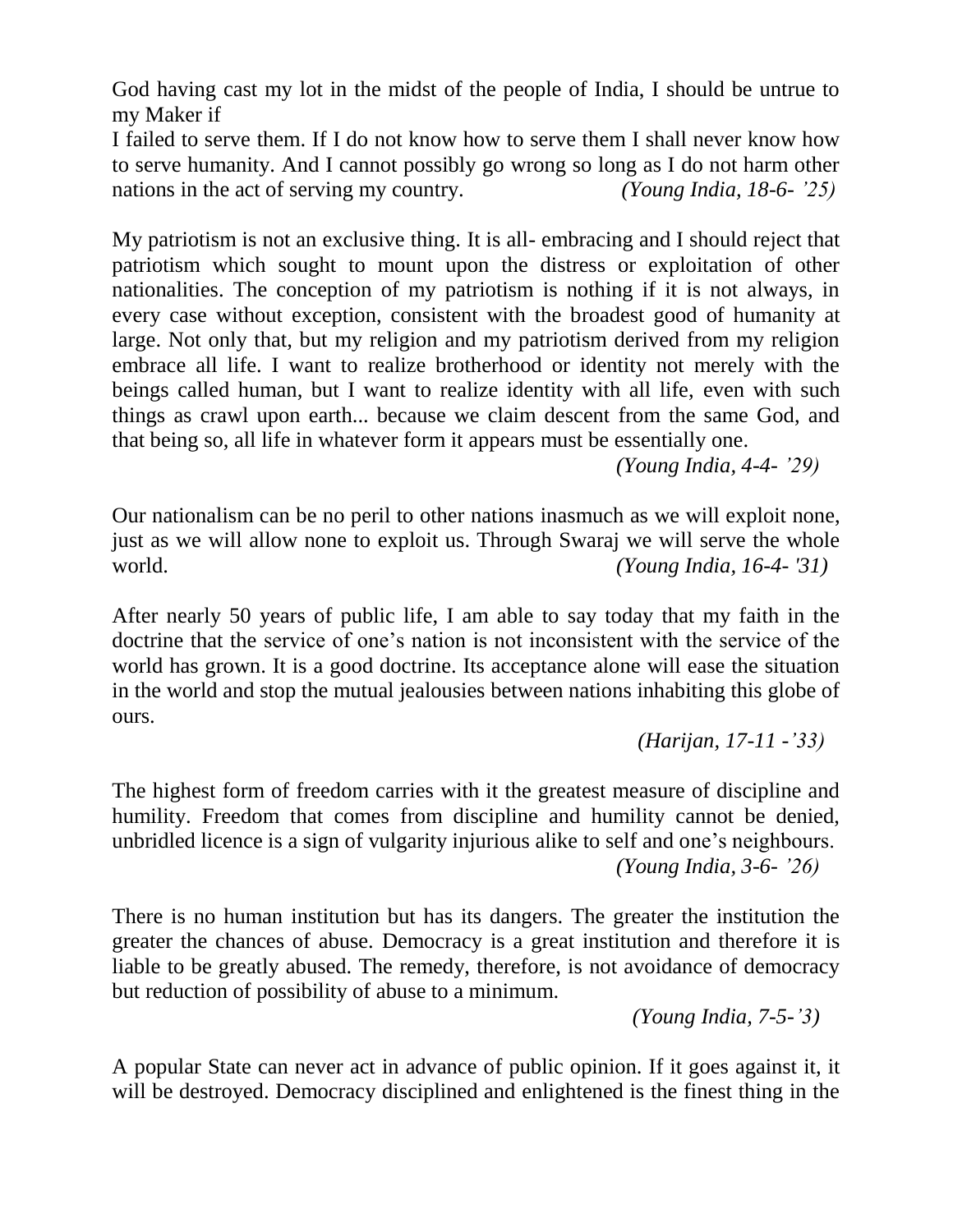world. A democracy prejudiced, ignorant, superstitious, will land itself in chaos and may be self-destroyed. *(Young India, 30-7-'31)*

I have repeatedly observed that no school of thought can claim a monopoly of right judgement. We are all liable to err and are often obliged to revise our judgements. In a vast country like this, there must be room for all schools of honest thought. And the least, therefore, that we owe to ourselves as to others is to try to understand the opponent's view-point and, if we cannot accept

it, respect it as fully as we expect him to respect ours. It is one of the indispensable tests of a healthy public life and therefore fitness for Swaraj. If we have no charity, and no tolerance, we shall never settle our differences amicably and must, therefore, always submit to the arbitration of a third party, i.e. to foreign domination. *(YoungIndia, 17-4- '24)*

When people come into possession of political power, the interference with the freedom of the people is reduced to a minimum. In other words a nation that mns its affairs smoothly and effectively without much State interference is truly democratic. Where such a condition is absent, the form of Government is democratic in name. *(Harijan, 11-1- '36)*

Democracy and violence can ill go together. The States that are today nominally democratic have either to become frankly totalitarian or, if they are to become truly democratic, they must become courageously nonviolent. It is a blasphemy to say that non-violence can only be practised by individuals and never by nations which are composed of individuals. *(Harijan, 12-ll-'38)*

The very essence of democracy is that every person represents all the varied interests which compose the nation. It is true that it does not exclude and should not exclude special representation of special interests, but such representation is not its test. It is a sign of its imperfection.

### **What do We Want to Achieve through Privatization Drive of National Education Policy: 2020?**

### **D. M. Diwakar\***

Education being one of the important instruments for social reconstruction and social change, education policy is a reflection of a vision of a social order that a society cherishes to achieve. This vision is generally built on perceived ideals, which change with the growing consciousness of society. The National Education Policy 2020 (NEP2020) is a concised final report of about 65 pages out of 477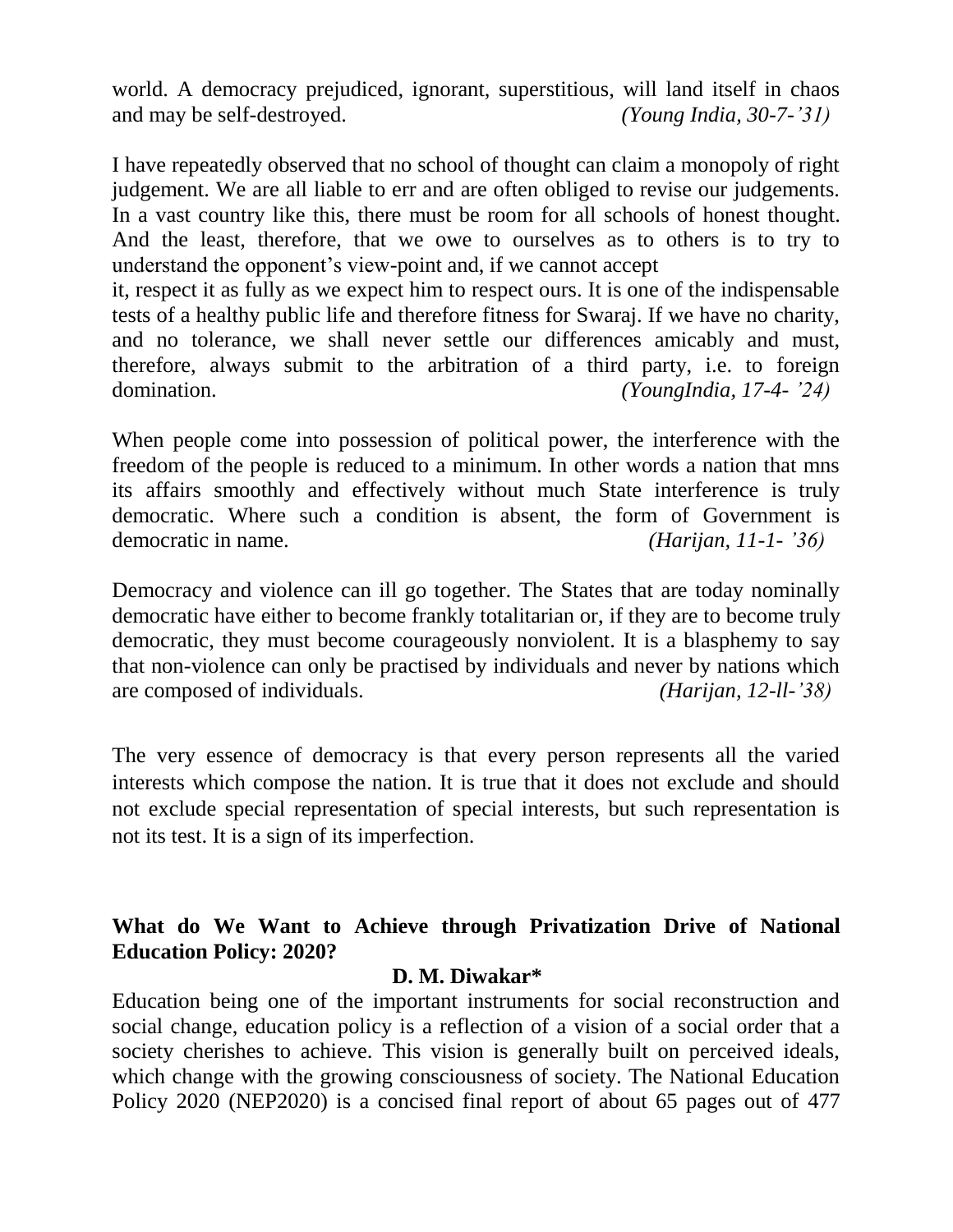pages of the Draft NEP 2019, which was prepared by an 11 -member committee, headed by Dr K. Kasturirangan, a former Chairman of the ISRO, Bangalore.

This NEP 2020 in reference claims to be rooted in ancient Indian 'knowledge', 'tradition' and 'ethos'. It is worth mentioning here that popular perception of ideals rooted in literature of Indian tradition (i.e., Shruti, Smriti, Upnishadas, etc.,) may be traced broadly as peace and universalization of happiness, healthy lives, welfare, away from discrimination, scarcity, crises and sorrow ingrained in traditional value system. Elowever, it was also the perception (in Sub-altem and Folk literature,) that our society has been divided into several castes and class and a large section of a society remained historically discriminated despite having legacy of composite learning from Vedvyas, Valmiki, Shukrcharya, Shambuke, Kalidas, Buddha, Kabeer, Narayan Guru, Jyotiba Phule and Savitribai Phule, Periyar, Sahuji Maharaj, Gadge, Ambedkar, Tagore and Gandhi, etc., who have their visions of social order. Although this NEP 2020 claims, a vision rooted in Indian 'ethos', surprisingly this wisdom of composite tradition has neither found a place in NEP 2020 nor there is clarity about Indian 'ethos'.

Needless to say that Baba Saheb Bhimrao Ambedkar was influenced by the values of the French Revolution, i.e., Liberty, Equality and Fraternity, a vision of social democracy. These values of the French Revolution have become so universal that no society can now publicly refuse to acknowledge. These values were perceived long back by Mahatma Buddha and Kabeer, Narayan Guru, Mahatma Phule and Jyotiba Phule, before Ambedkar took it up. Rabindranath Tagore advocated for inclusive vernacular education well connected with nature for local and global context. Viswa Bharati became a monumental experiment for modern education system. Mahatma Gandhi brought this vision into broader sociopolitical spectrum. He developed a vision of non-violent social order of Mahatma Buddha and a corresponding education system, i.e., *Nayi Talim,* a life cycle education. This vision was formulated during freedom struggle after national level discussion and deliberation at Wardha Conference in 1937 and subsequently a committee headed by Zakir Hussain was constituted to draft education policy for independent India.

The National Education Commission (1964- 66) headed by D. S. Kothari also commissioned many studies and after informed deliberations education policy was framed. However, Kasturirangan Committee lacks such exercise and informed basis of this NEP 2020. This report has been divided into four parts. Part one deals extensively with school education since early child care, pedagogy, teachers, inclusive and equitable education, rights and protection besides proposals for what to teach, how to teach, numbers, languages, curriculum framework, diversity, school cluster, accreditation, etc. Part two discusses higher education along with liberal arts, quality, learning environment, capacity building for teaching and research, hard and soft infrastructure, equity and inclusion, vocational education,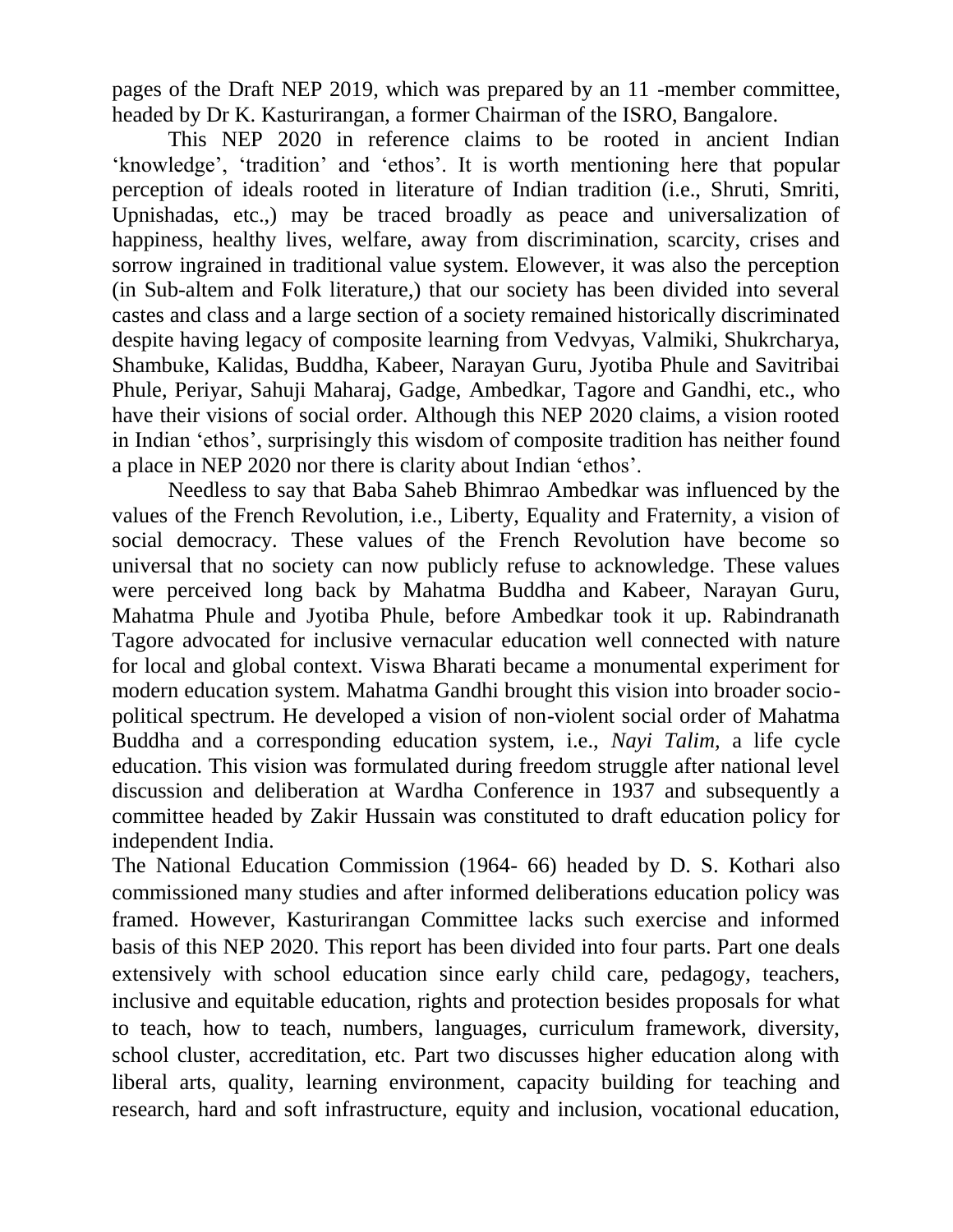effective governance, leadership and regulations. Part three deals with additional key focus area, such as professional education, adult education and promotion of Indian languages, arts and culture, integration of technology, ensuring equity in digital education. And part four focuses on strengthening Central Advisory Board of Education, financing affordable and quality education to all, and implementation.

The policy claims that earlier policies were focused on equity and access but this policy is full of all good words for all round development of education, such as, recognizing, identifying, and fostering unique capabilities of student, achieving foundational literacy and numeracy, flexibility, integrated, multidisciplinarity and holistic, emphasis on conceptual understanding, creativity and critical thinking, ethics and human and constitutional values, multilingualism, life skills, extensive use of technology, diversity and local context, full equity and inclusion, synergy, integrity, transparency and efficiency, autonomy, governance and empowerment, outstanding research and continuous review, rootedness and Indian pride, education as public goods, substantial investment for strong, vibrant and public education system, encouragement and facilitation for true philanthropic private and community participation in education. These bunches of good words sound extremely rhetoric without any direction of social order.

This NEP 2020 has many positive propositions. This claims to facilitate a liberal approach to education aimed at transforming the education system to bring in high quality education and research for national development aligning with global sustainable development goals. It accepts all good words with noble intentions for education, such as education as a public service, universal quality education, equitable, vibrant, not for profit and market, reforms in curricular, examination and restructuring pedagogy, breakfast in primary schools, recruitment of teachers and their capacity building, multiple language learning, school complexes, networking, curtailing drop out rates by ensuring 100 per cent gross enrolment ratio by 2030, etc.

However, this NEP 2020 is a mixed bag having many contradictory provisions as well. For instance, it proposes to replace  $10+2$  by  $5+3+3+4$  years without any appealing justification, advocates to group or nationalize with semiautonomous status for curricular framework, pedagogy, and finance for education, which will necessarily promote marketization of education, where equity and social justice inevitably will be compromised. Proposal for pairing of public and private school is a dangerous proposition to access public resources. This policy did not forget to recommend emphatically: "private school must be encouraged". However, this policy ignored Right to Education Act completely.

This policy for higher education demarcates universities into research intensive, teaching intensive and degree granting autonomous colleges with all subjects and thousands of students. It claims quality education with much more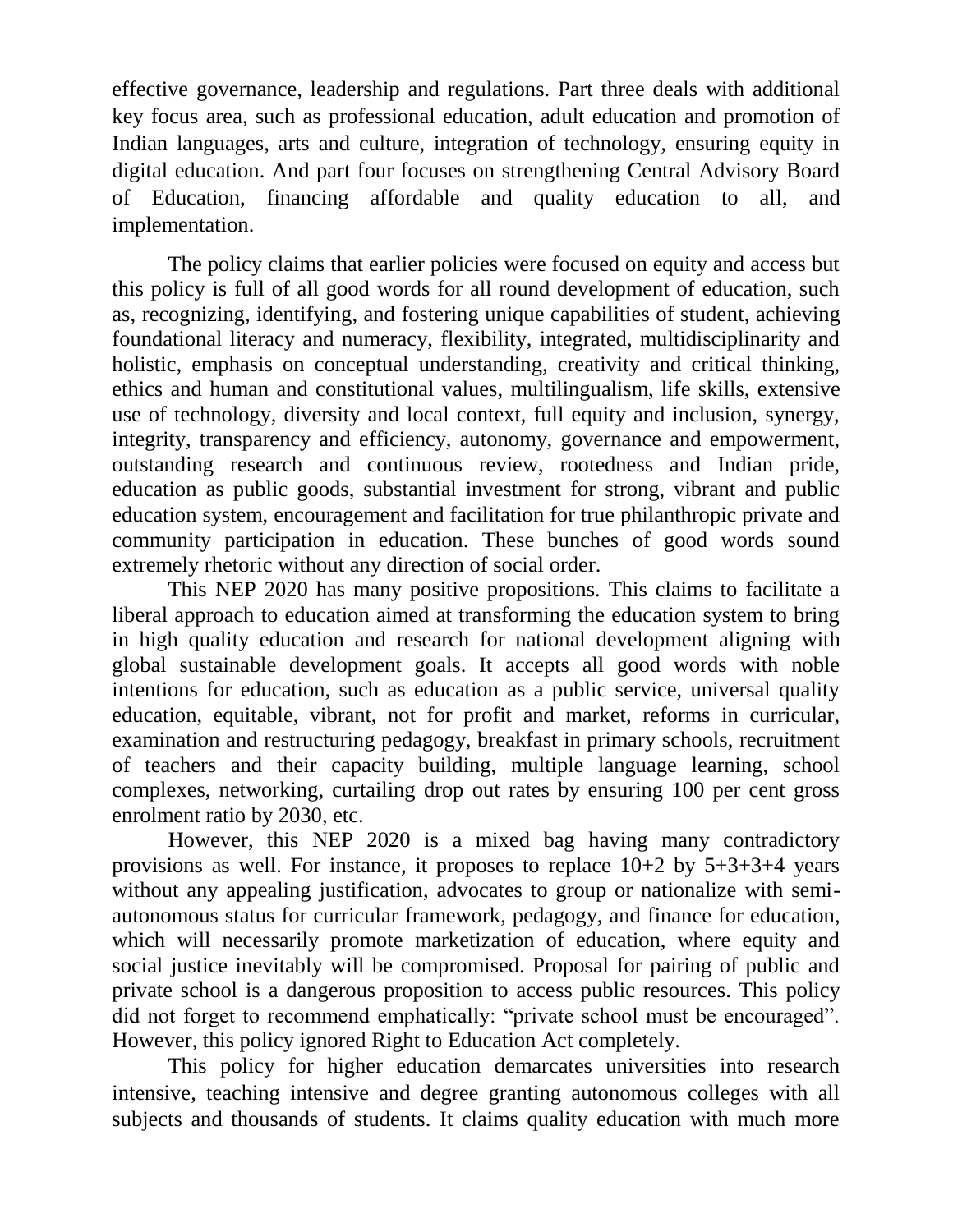dependence on technology and open and distance learning. It allows private players, setting their fees, self-accreditation and assessment, and still aspiring for education becoming public services. This policy categorically recommends to ensure all legal provisions to encourage private education.

It advocates world-class quality education with large number of students and independence for their pedagogy without making any reference to the ingredients for denoting parameters of world class. At the same time it argues for different categories of universities also. And still for a National Testing Agency and Higher Education Commission. Privatization of education and fund raising through philanthropic private partners has been emphasized. Needless to mention that corporate social responsibility (CSR) has enough vulnerability, knowing fully that CSR violation is not a crime now, as the government has already announced in *Atmnirbhar Bharat Abhiyan* package. This report on the one hand advocates for entry of foreign universities in India for global integration but it delinks research from teaching and under graduation. Moreover, commitment to excel in research a provision of direct admission to Ph.D has been proposed and there is the proposal to do away with initial training for research through an M. Phil programme, which prepares not only for Ph. D. but also for community based organisations. At the same time it emphasizes community participation in education too.

The Indian Council of Social Science Research (ICSSR) is conspicuously missing in the list of coordinating national agencies for research. Proposal for Higher Education Commission of India, National Higher Education Regulatory Council and proposal of a single National Entrance Test by a Central Agency is another paradox and efforts to centralize educational governance, particularly when the committee recognizes the need of autonomy and diversity in education in forms, contents, curriculum framework, pedagogy,

regional language, art and culture. Thus, the NEP 2020 appears a bag full of everything with or without a logical end Lind informed direction. This is precisely why this report is broadly a bundle of good wishes and lacks the backing of evidence like earlier education policies.

The NEP claims to be inclusive but constitutional social categories, such as, SC/ST/ OBC/Minorities are conspicuously replaced by socio-economically deprived groups. This NEP 2020 claims that it has derived guiding light from the Indian rich heritage of knowledge, wisdom and truth. But surprisingly, sub-altern streams and heritage of knowledge, such as, Valmiki, Shambuk, Shukracharya, Buddha, Kabeer, Raidas, Jyotiba Phule and Savitribai Phule, Sahuji Maharaj, and Ambedkar, etc., who emphasize on inclusive education for liberation, are conspicuously missing.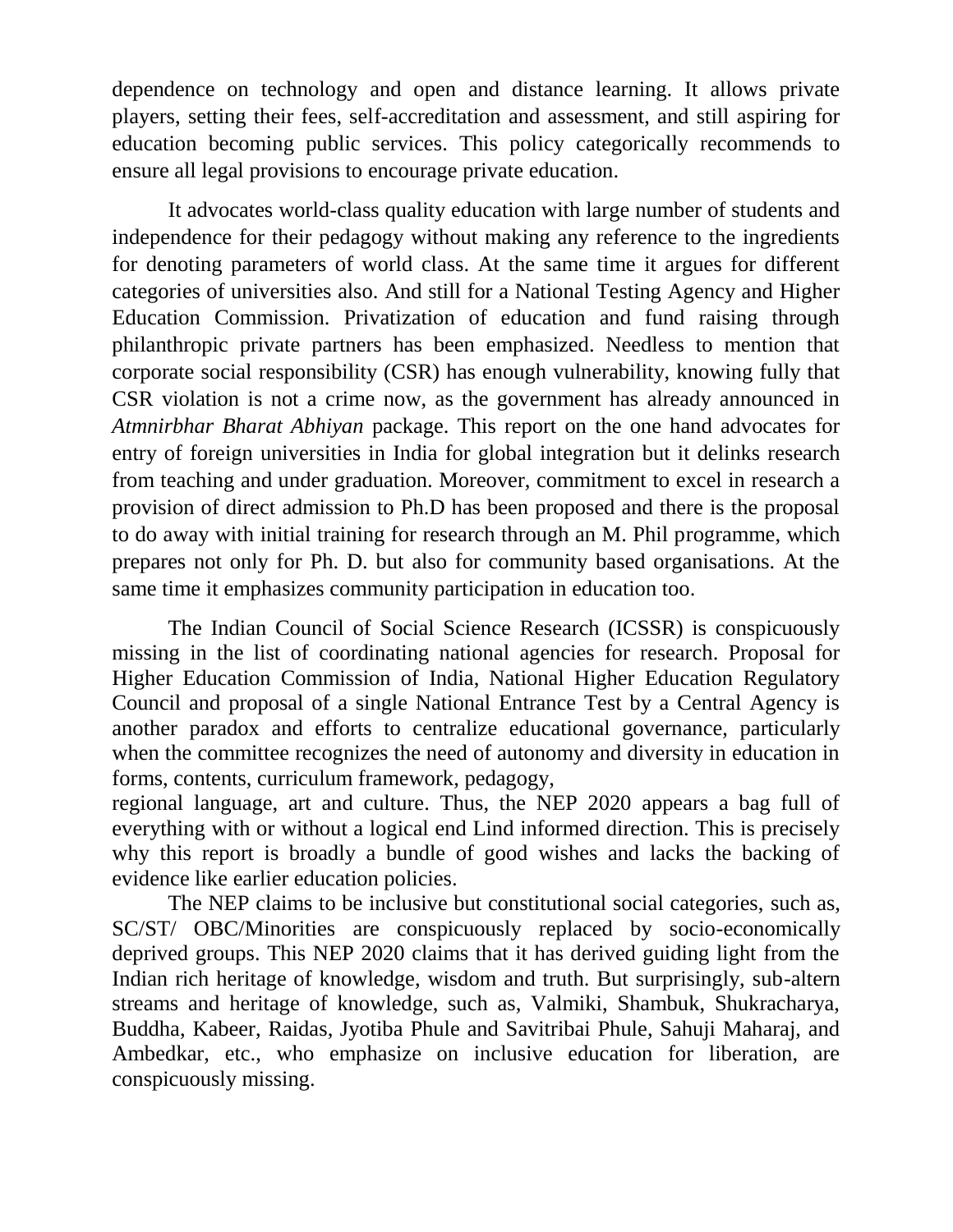Spread of vocational education is very poor in the country. Mahatma Gandhi emphasized education through vocational skills (i.e., learning by doing) and not vocational education, as such right from the beginning, but it is not vocational education in isolation. The Gandhian framework of education emphasizes on vocation skills for entering into the ocean of knowledge not letters and numbers. This NEP emphasizes on numeracy and literacy. Moreover, this NEP 2020 sets goal of reaching 50 per cent coverage of vocational education by 2025, which is merely 5 per cent today. No mechanism has been suggested for this highly ambitious target.

Proposal to spend 6 per cent of GDP on education is not a new recommendation. It has been pending since Kothari Commission and this policy also reiterated and acknowledged that in 2017-18 only 0.69 per cent of GDP was spent on research and innovation and 4.43 per cent on total education. Needless to say that the situation is quite blink to increase funding on education, when

## **I Do Not Ask For Mercy**

### **Prashant Bhushan**

I have gone through the judgment of this Hon'ble Court. I am pained that I have been held guilty of committing contempt of the Court whose majesty I have tried to uphold — not as a courtier or cheerleader but as a humble guard — for over three decades, at some personal and professional cost. I am pained, not because I may be punished, but because I have been grossly misunderstood.

I am shocked that the court holds me guilty of "malicious, scurrilous, calculated attack" on the institution of administration of justice. I am dismayed that the Court has arrived at this conclusion without providing any evidence of my motives to launch such an attack. I must confess that I am disappointed that the court did not find it necessary to serve me with a copy of the complaint on the basis of which the suo motu notice was economic situation of the country has become worst ever after series of disasterous macro policy interventions, such as, Demonetisation, Goods and Services Tax, and unplanned lockdown of the economy after corona virus pandemic. The government is selling public enterprises one after another to run basic establishment cost. Rail, Civil Aviation, BSNL, ISRO, BARC, etc., have already opened for private players. Hence, privatization of education will go with higher speed, which will exclude deprived section from the access to quality education. Thus, this NEP 2020 lacks a proper vision as to what is to be achieved by implementing this policy and what kind of social order this policy wants to build up. It remains a mix bag of everything sounds good without a clear direction.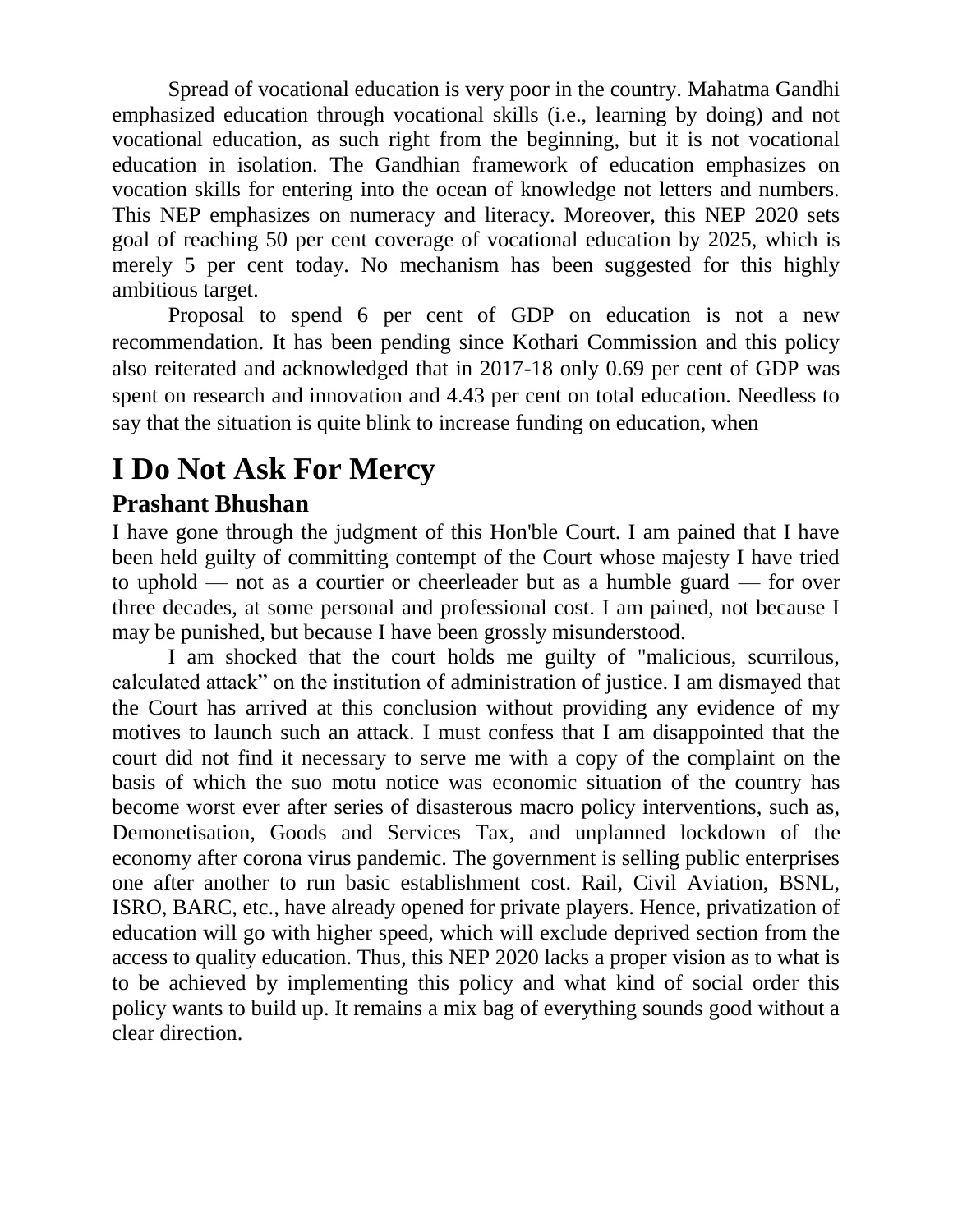*\* (Professor & Head, Division of Economics & Agriculture Economics, Former Director, A N Sinha Institute of Social Studies, Patna, Email: [dmdiwakar@yahoo.co.in\)](mailto:dmdiwakar@yahoo.co.in)* 

issued, nor found it necessary to respond to the specific averments made by me in my reply affidavit or the many submissions of my counsel.

I find it hard to believe that the Court finds my tweet "has the effect of destabilising the very foundation of this important pillar of Indian democracy". I can only reiterate that these two tweets represented my bonafide beliefs, the expression of which must be permissible in any democracy. Indeed, public scrutiny is desirable for healthy functioning of judiciaiy itself. I believe that open criticism of any institution is necessary in a democracy, to safeguard the constitutional order. We are living through that moment in our history when higher principles must trump routine obligations, when saving the constitutional order must come before personal and professional niceties, when considerations of the present must not come in the way of discharging our responsibility towards the future. Failing to speak up would have been a dereliction of duty, especially for an officer of the court like myself.

My tweets were nothing but a small attempt to discharge what I considered to be my highest duty at this juncture in the history of our republic. I did not tweet in a fit of absent-mindedness. It would be insincere and contemptuous on my part to offer an apology for the tweets that expressed what was and continues to be my bonafide belief. Therefore, I can only humbly paraphrase what the father of the nation, Mahatma Gandhi, had said in his trial: I do not ask for mercy. I do not appeal to magnanimity. I am here, therefore, to cheerfully submit to any penalty that can lawfully be inflicted upon me for what the Court has determined to be an offence, and what appears to me to be the highest duty of a citizen.

*(Bhushan is an advocate at the Supreme Court of India. This is his statement to the Court on August 20 after his conviction for contempt.)*

# **Go Not to The Temple**

**Rabindra Nath Tagore**

*(Is this a coincidence that exactly 120 years* ago, on this very day (August,5) Rabindranath Tagore wrote a poem " Deeno Daan". It was also about a temple. Here are the loose translation of some of the excerpts. Read it and get awestruck by the prophetic words of a visionary.)

"There is no god in that temple" , said the Saint.

The King was enraged;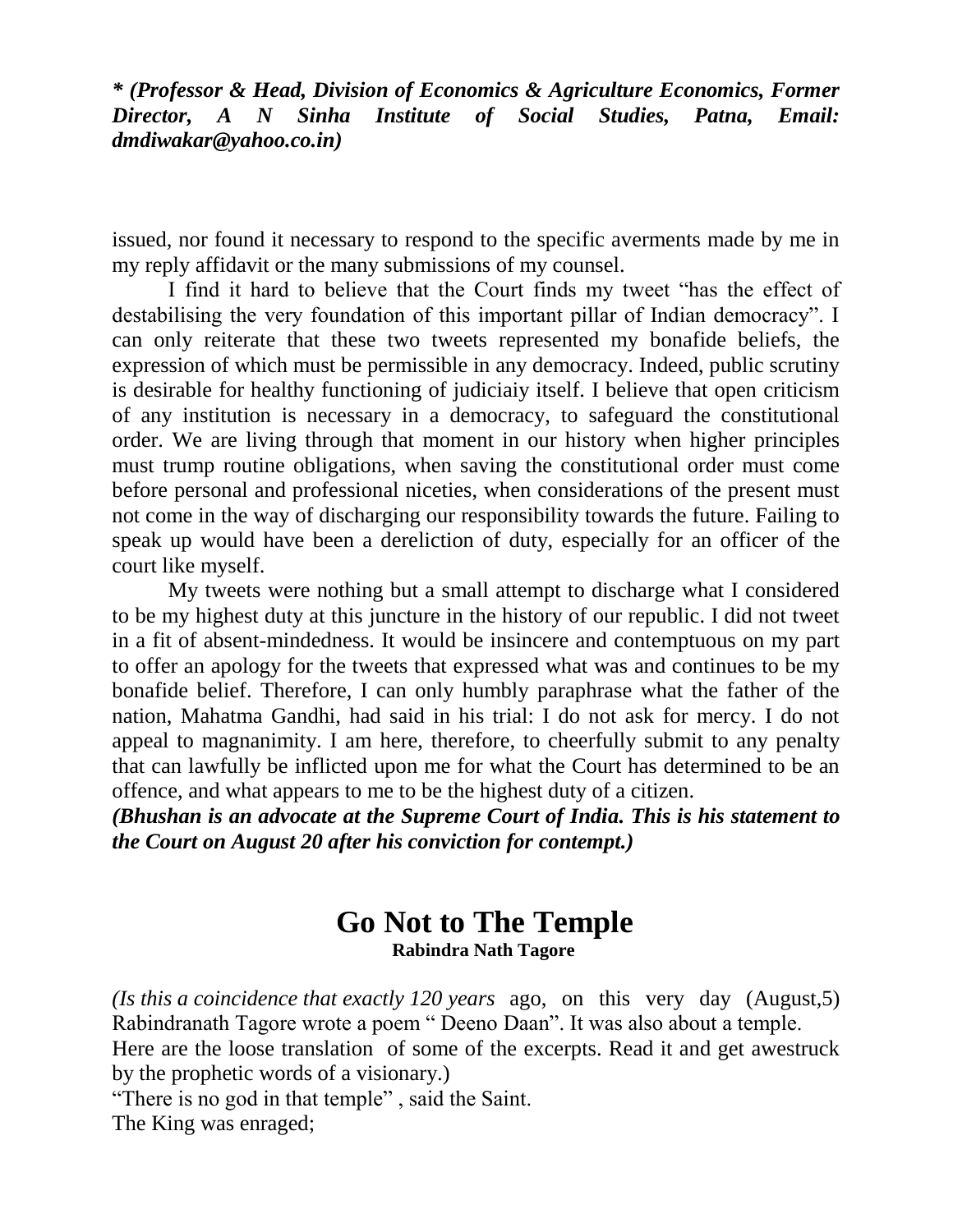"No God? Oh Saint, aren't you speaking like an atheist?

On the throne studded with priceless gems, beams the golden idol.

And yet, you proclaim that's empty?"

"It's not empty, It's rather full of the

Royal Pride.

You have bestowed yourself, oh King, not the God of this world",

Remarked the saint.

The King frowned, "2 million golden coins

Were showered on that grand structure that kisses the sky,

I offered it to the Gods after performing all the necessary rituals.

And you dare claim that in such a grand temple,

There is no presence of God"?

The Saint calmly replied, "in the very year in which, twenty million of your subjects were struck by a terrible drought; The pauperized masses without any food or shelter,

Came begging at your door crying for help, only to be turned away,

They were forced to take refuge in forests, caves, camping under roadside foliages, derelict old temples; and in that very year

When you spent 2 million gold to build that grand temple for your God, that was the day when God Pronounced:

"My eternal home is lit by everlasting Lamps,

In the midst of an azure sky,

In my home the foundations are built with the values:

Of Truth, Peace, Compassion and Love.

The poverty stricken puny miser, who could not provide shelter to his own homeless subjects,

Does he really fancy of giving me a home?"

That is the day God left that Temple of yours.

And joined the poor beside the roads, under the trees.

Like emptiness of that froth in the vast seas, Your mundane temple is as hollow.

It's just a bubble of wealth and pride".

The enraged King howled,

"oh you sham cretin of a person,

Leave my kingdom this instant".

The Saint replied calmly,

"The very place where you have exiled the Divine,

Kindly banish the devout too".

*(Courtesy: Banojyotsna Lahiri)*

## **Secretary's Diary**

Mahatma Gandhi has said. If Village Industries do not survive, seven lakh Indian villages will be destroyed." The present situation is that we have already destroyed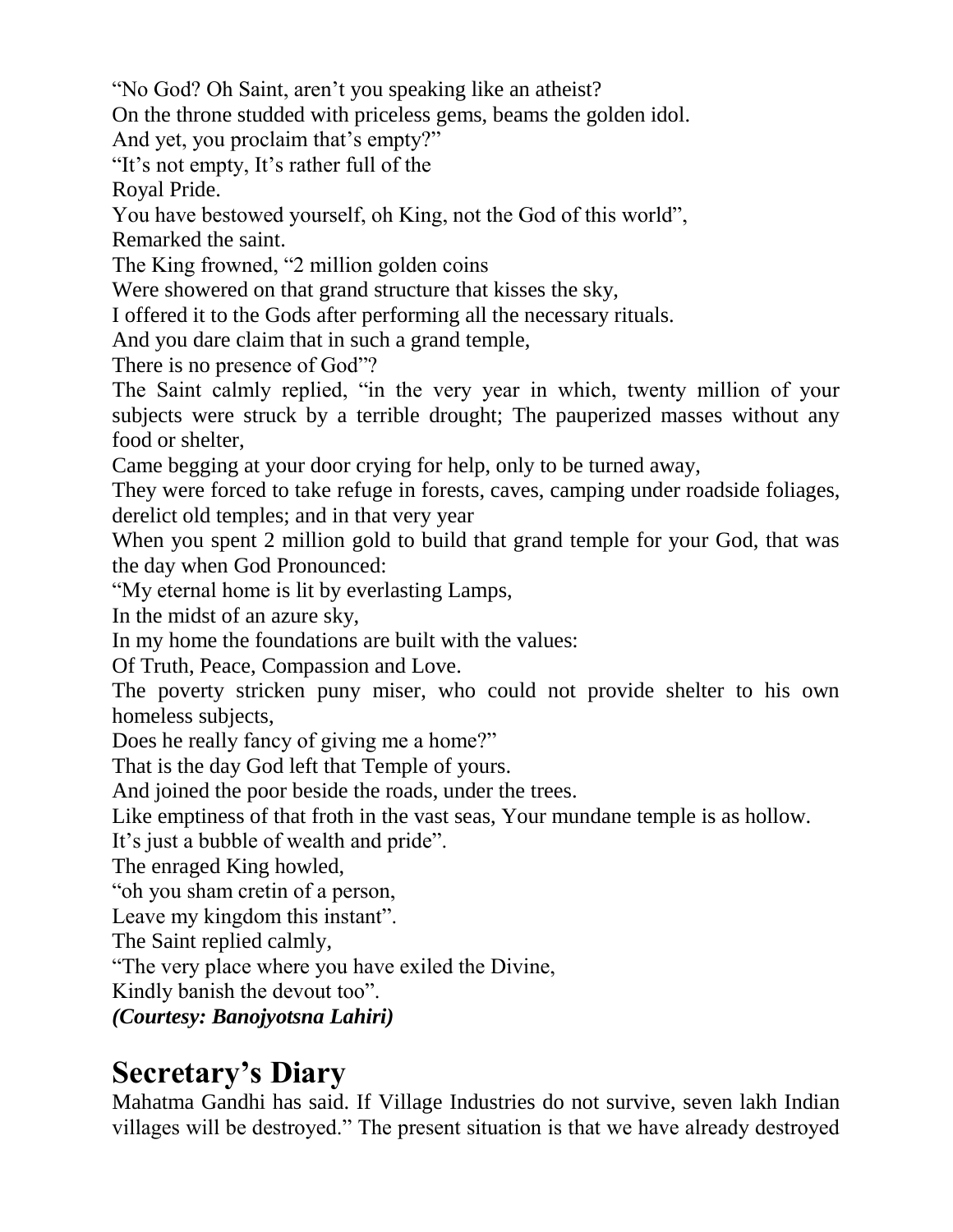our villages. On  $27<sup>th</sup>$  July , 2020, the Government of India has wound up All India Handloom Board. This has accelerated the total dererioration process. All India Handicrafts Board has also been wound up. Around 3.5 crore workers earned their livelihood from handloom and handicrafts production and now all of them are on the brink of severe crisis and starvation. Gandhiji associated our people with the national struggle for Independence and Charkha was the instrument of the twin principles of that struggle - Satyagraha and self-dependence. He showed the path of economic independence by reviving our traditional knowledge and skills. Now, the very idea of self-independence and *Swadeshi* being altered. Government is taking policy decesions to snatch away the livelihood of our manual workers and craftpersons. Corona crisis has already caused a financial crisis and nubers of unemployed have risen to crores.Village industries was a big succour in such times. During such calamity, winding up of Handloom and handicrafts Board is a cruel jolt. Government is gradually winding up many reputed institutions.

India has a magnificient history of handloom and handicrafts. Ajrakh, Khamir and Patola in Gujarat are famaous for its exquisite prints and sarees. Similarly, Pochampalli, Mangalgiri and Machhalipattnamanm are famous weaving centres. Jhangir(Chhattesgarh), Jagdalpur (M.P.) are also known for their craftmenship. Chanderi of M.P, Phulkaree work of Panjab, Kashmiree Pashmina, Sambalpuri sarees of Odisha, Karnataka-Mysore silk, Assamese Munga silk and Kalamkaree work in Andhra - all these forms and apparels have captivated people from home and abroad and have established their exquisite craftmenship brand value. All parts of India have contributed towards this glorious tradition. But, now cloth industry has been fully captured by mega industries. Condition of weavers is very precarious now and we are witnessing suicides by these craftpersons quite often. The thrust for decentralised economy through promotion of Khadi and Village Industries Board, Small Industries Commission and Board, Handicrafts Commission / Board has now become a thing of the past. This government has failed in its duty to create such atmosphere which is conducive to decentralised industries. This will widen the chasm between villages and cities. It is imperative to have inter-dependent, healthy and equitable relations between rural and urban India.

#### **Fast Satyagraha to stir the conscience**

To highlight issues related to villages, poor people and the environment , individual *Satyagraha* has been started since 5<sup>th</sup> June - the World Environment Day. This will conclude on Gandhi Jayanti, this year. The objective of this *Satyagraha* is to stir public conscience on the issues concerning the plights of the labour force, the peasants and farmers, rural economy and the environment. Jaya Mitra, Trustee of the Gandhi Memorial Trust (Central) sat on fast on  $15<sup>th</sup>$  June in Bengal. This was followed by : Asha Bothra (Trustee) on  $10<sup>th</sup>$  July in Jaipur (Rajasthan); Shobha Supekar (Trustee) on  $25<sup>th</sup>$  July in Pune (Maharashtra);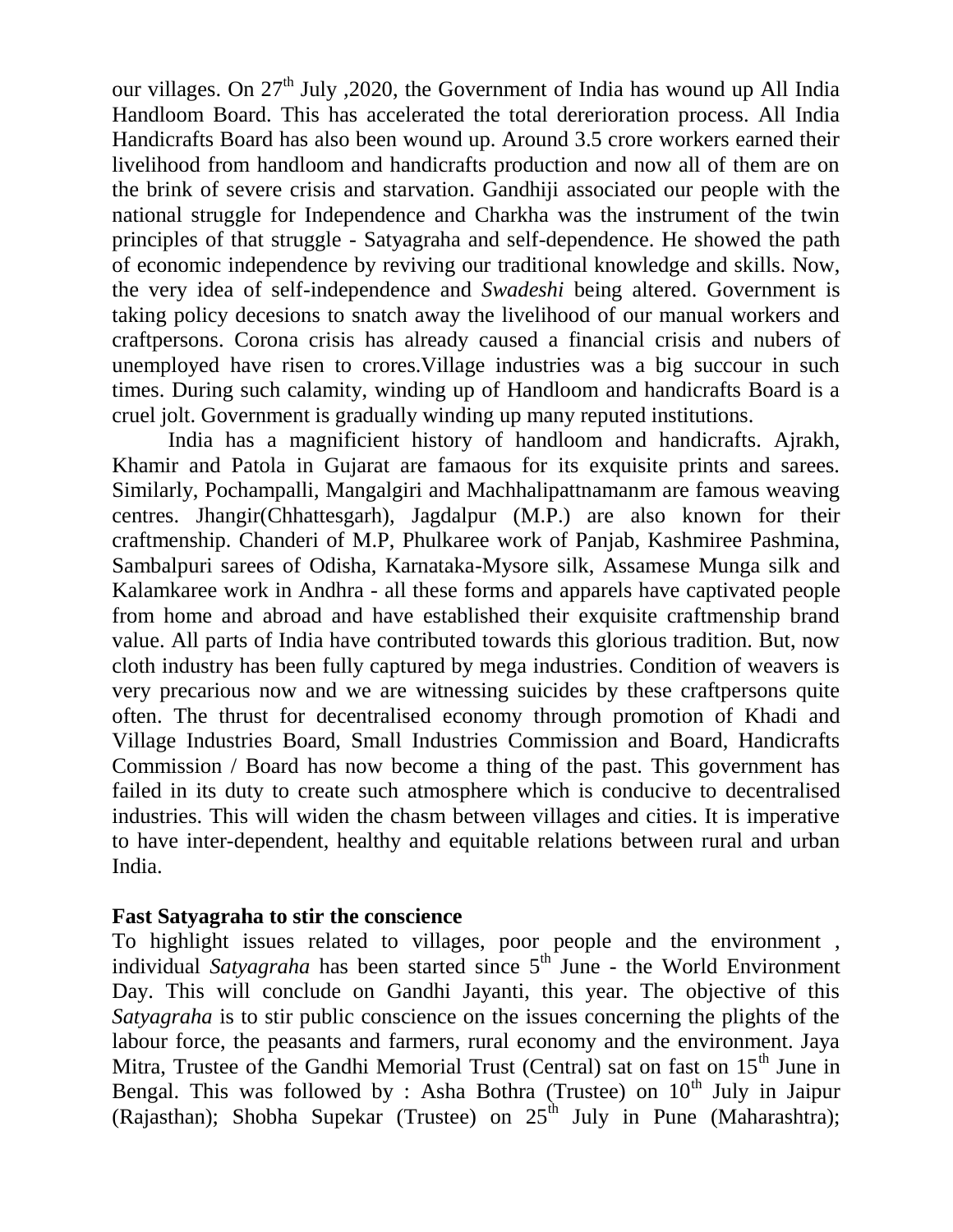Amamath Bhai on 11<sup>-1</sup>'August in Varanasi(U.P), Senior Trustee Radha Bhatt on  $15<sup>th</sup>$  August in Kausani (Uttarakhand) and myself, alongwith 25 colleges on  $15<sup>th</sup>$ August in Chhatarpur( M.P.) . 28 persons, all along the country also observed fast to support our cause.

### **Remembering A Crusader of Communal Harmony Ram Chandra Rahi**

Those were the days of *'Mandir Vahin Banaenge - Ram Rath Yatra '* (We'll make the Temple at the very place in Ayodhya) campaign of Lal Krishna Advani, aggravating communal tension and vitiating social atmosphere everywhere. We were in Varanasi and chanting of *'Ayodhya ke Baad Kashi'* (First, temple at Ayodhya, to be followed by Kashi) were heard in full tempo.

The culture of Varanasi has always been inclusive - We have Lord Shiva, Kaal Bhairav, along with Kabir and Tulsidas; There are 'Peeths' (Seats) of Shaivite, *Shakta* and *Aghor* sects existing together - and in spite of sharp ideological differences and debates, the stream of all-inclusive (Ganga-Jamuni Tehjeeb (composite Indian culture flows incessantly in Varanasi.

We were worried to find out ways to stop this distorting, destructive, divisive and poisonous campaign and to ensure purity and flow of the all-inclusive sociocultural stream.

The plight of the laborers, peasants and villagers does not find any place in the media. Situation is gradually worsening. Hunger and unemployment is taking lives of the poor people. In such circumstances, concerned people of the civil society, writers and poets, environment activists, students and artists have resorted to fast Satyagraha to awaken the conscience of the Government.

I got the opportunity to meet weavers and peasants of M.P. Their situation is dismal and needs to be controlled at the earliest. Otherwise, Government's indifference may totally destroy our villages and rural people. *- Sanjoy Singha*

Among us were the followers of Gandhian thought, socialists, ultra-left comrades and social workers representing all religions and sects. We had brainstorming sessions to chalk out strategy to ensure that communal poison might not pollute the pure Ganga-yamuna stream, symbolic of the composite and inclusive culture of Varanasi. Dr. Swati of Kashi Hindu University was deeply involved in such efforts along with her socialist colleagues. After much deliberations, we decided to launch *'Sampradayik Sadbhav Abhiyan'* (communal harmony campaign) in Varanasi.

We endeavoured to ensure that the campaign might not be appropriated by any particular organisation or institution, but provide an open platform of dialogue to the people. It should be a mass effort, with no single leader and not inclined to a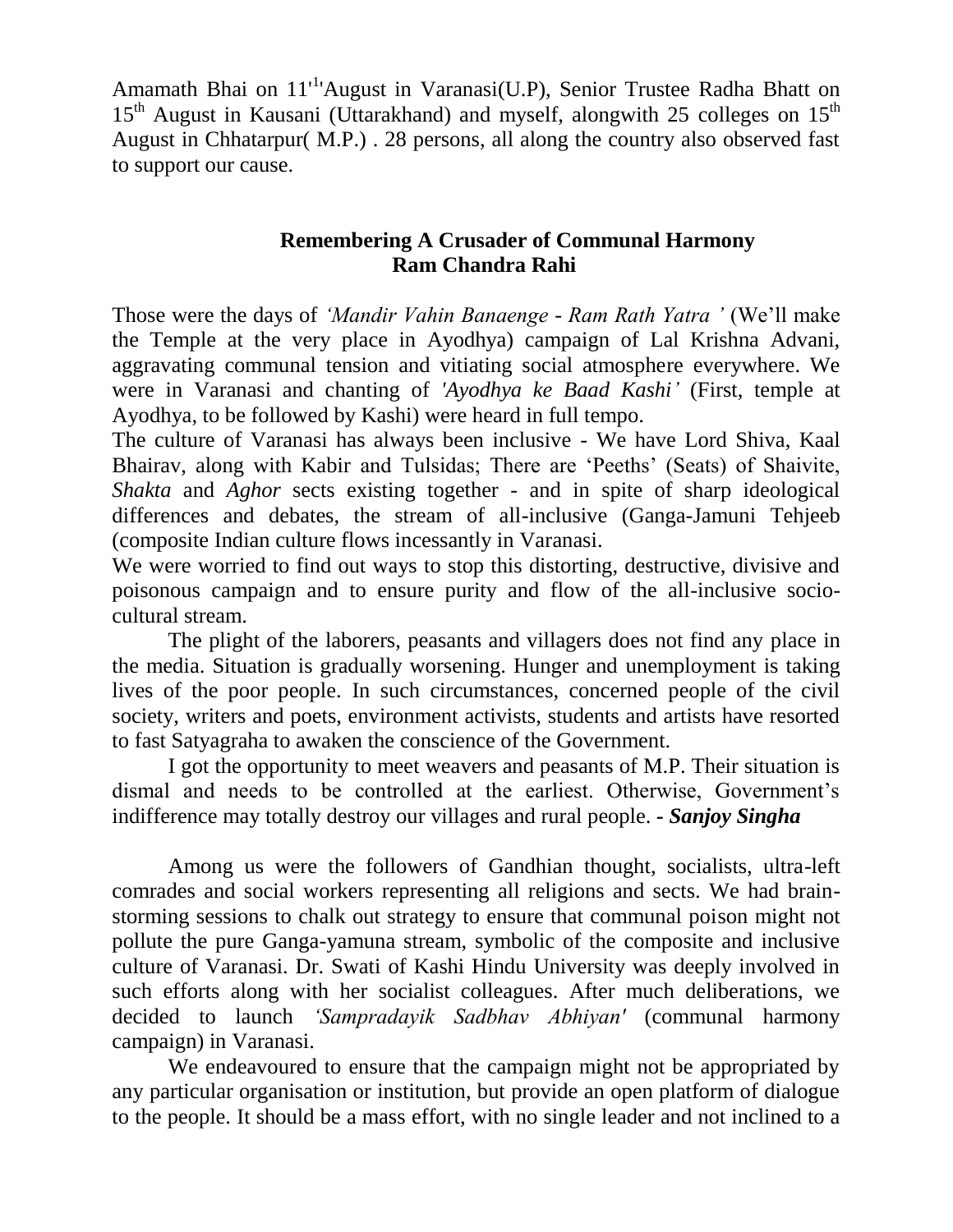particular ideology. All colleagues should organise meetings focussed on social harmony in their own spheres and maintain dialogue for an inter-faith, homogeneous society to counter communal thinking.

Dr. Swati played a pivotal role in making and implementing strategy for the campaign and ensuring its dynamism. She was with us at every juncture, ready to face any hurdle. Being a socialist, she was always ready to put struggle; but along with that, she was committed and competent to develop collective leadership. It was not an easy task to take along a team of leaders belonging to different ideologies for a common cause, as all of them were mature and experienced leaders in their own areas. Being a seasoned teacher, she played a commendable role to launch an effective campaign.

### *Press Clipping* **Ram, I will not Find you There Pratap Bhanu Mehta**

Ram. You can be properly addressed just with that name. Any proclamation announcing your triumph, like Jai Shree Ram, diminishes you. The necessity of proclaiming your victory implies you could have been defeated. I must also make a confession. You were the radiant and intimate presence in my life: The ground of our Being. You were the Mind and the Senses. You were the Virtues.

You were Compassion and Divination. Your name was uttered in the anguish of suffering and the ecstasy of liberation. You were the householder, the son, the brother, the disciple, the friend. You were the king, but also the renouncer. You were Dharma. You were occasionally cruel and unjust. But your anguish seems to recognise your own cruelty. You were divine. But your equivocations were human. You were the last Refuge I woke to, and slept to, the reassurance Tulsi gave us: *Raghuvar tumko meri laaj, sada sada main sharan tehari, turn ho garib naw az* (I seek protection in you, protector of destitute souls)".

Today, those who waged war in your name

Communal harmony campaign in Varanasi lasted long and remained successful. After demolition of the Babri mosque, there were riots, arsons and violence all along the country. However, Varanasi, considered to be the second most vulnerable flash point, was saved from the communal flare, except the outskirts of Lohta, where we could not reach by that time.

Dr. Swati was actively working for communal hormony till the very end. On  $2<sup>nd</sup>$ July, 2020, she breathed her last in Varanasi. The body is no more, but memories survive.

Will consecrate your temple at Ayodhya. They are describing this as the ultimate act of devotion to you, the ultimate obeisance to your sovereignty. They are, they say, reclaiming hallowed ground, desecrated by barbarous invaders. They are describing this as a cathartic overcoming of Hindu humiliation. They are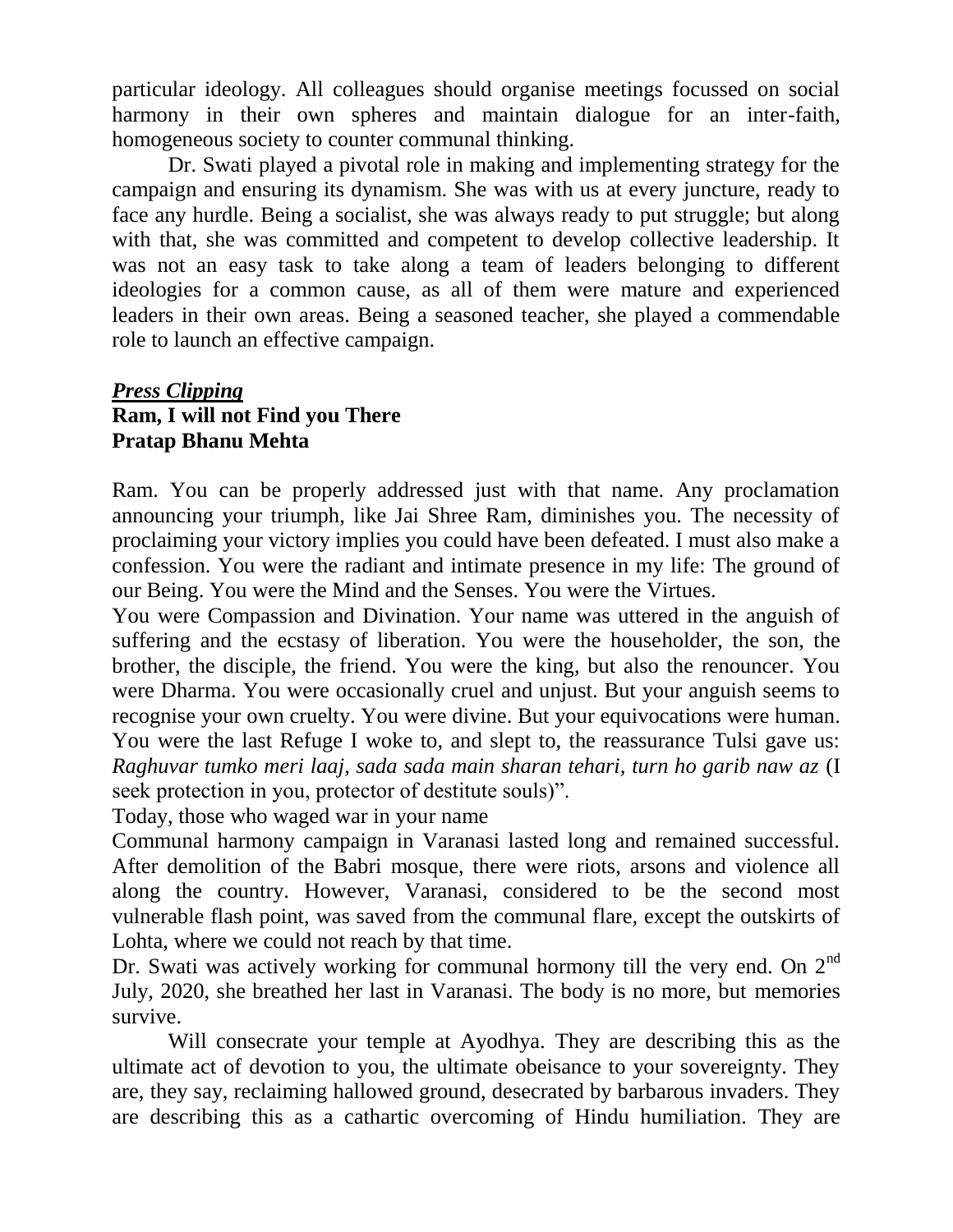describing this as a new renaissance for Ram Rajya. You will now be the symbol of a community united in strength, full of a new found pride. It will be said, secretly, this is restoring wholeness to a broken culture.

But I know I will not find you there. This is because what is being consecrated is a monument to a violent, collective narcissism. You know a temple to you is dangerous or superfluous. Superfluous if we understand your true meaning; dangerous if we arrogantly emulate you. Valmiki described you in human form as "nara chandrama" (moon amongst men). Your greatest chronicler could see right through you. He had the moon's blemishes in mind. You are admittedly an epitome of sacrifice. You gave up a kingdom, to honour an unjust promise of your father. It is puzzling that our *itihasa* is about children fulfilling the unjust promises of their father and setting off a chain of destructive events in its wake. In the Ramayana and Mahabharata, there is not a single father, from Shantanu to Dhritarashtra to Aijuna, where the children don't have to pay for the unjust choices of the father. Yours did too. Then there is Vali who you slaved like a coward, Shambuka whose penance challenging the caste order you unjustly punished, and Sita whose truth had to be sacrificed to opinion. You could reconcile these blemishes because you were divine. You could sin and still redeem them. "Svargata shambuka

samstuta Ram," as it goes in the beautiful Nama Ramayana (you sent Shambuka to heaven who was apparently grateful to you).

But we mortals cannot worship your morals. We humans have to have a lesser morality, since we cannot redeem those we slay or banish. Vali, and Shambuka and Sita will require justice here, not eternal redemption. So we cannot emulate your maryada (integrity). It was appropriate to you. No wonder your greatest devotees, Madhusudhan Saraswati, Tulsi, Gandhi, never felt they needed a temple to discover their morality.

Perhaps we are consecrating a higher principle. "Shuddha Brahma Paratpara Ram" as the first line of Nama Ramayana goes — the purest Brahmana. But that never needs a temple. The beautiful Shiva- Uma-Rama of the Ramrahasya Upanishad cannot take the form of a singular representation. In consecrating you at Ayodhya, they want to dislodge the different forms in which you reside in our inner citadel, one no invader has been able to breach, and replace it with a new Teflon diety, manufactured by a political machine.

So the temple is dangerous or unnecessary. You know this temple is founded on something akin to an act of terrorism, the razing down of a mosque. You know this temple is not a product of piety, but retaliation and revenge for an event centuries ago. Kings and invaders of years past must have razed many temples to the ground and they likely destroyed a temple at Ayodhya too. But that is neither here nor there. History is a slaughter house that no divinity of any stripe has been able to redeem. All we can do is snatch snippets of a fragile justice here and there.